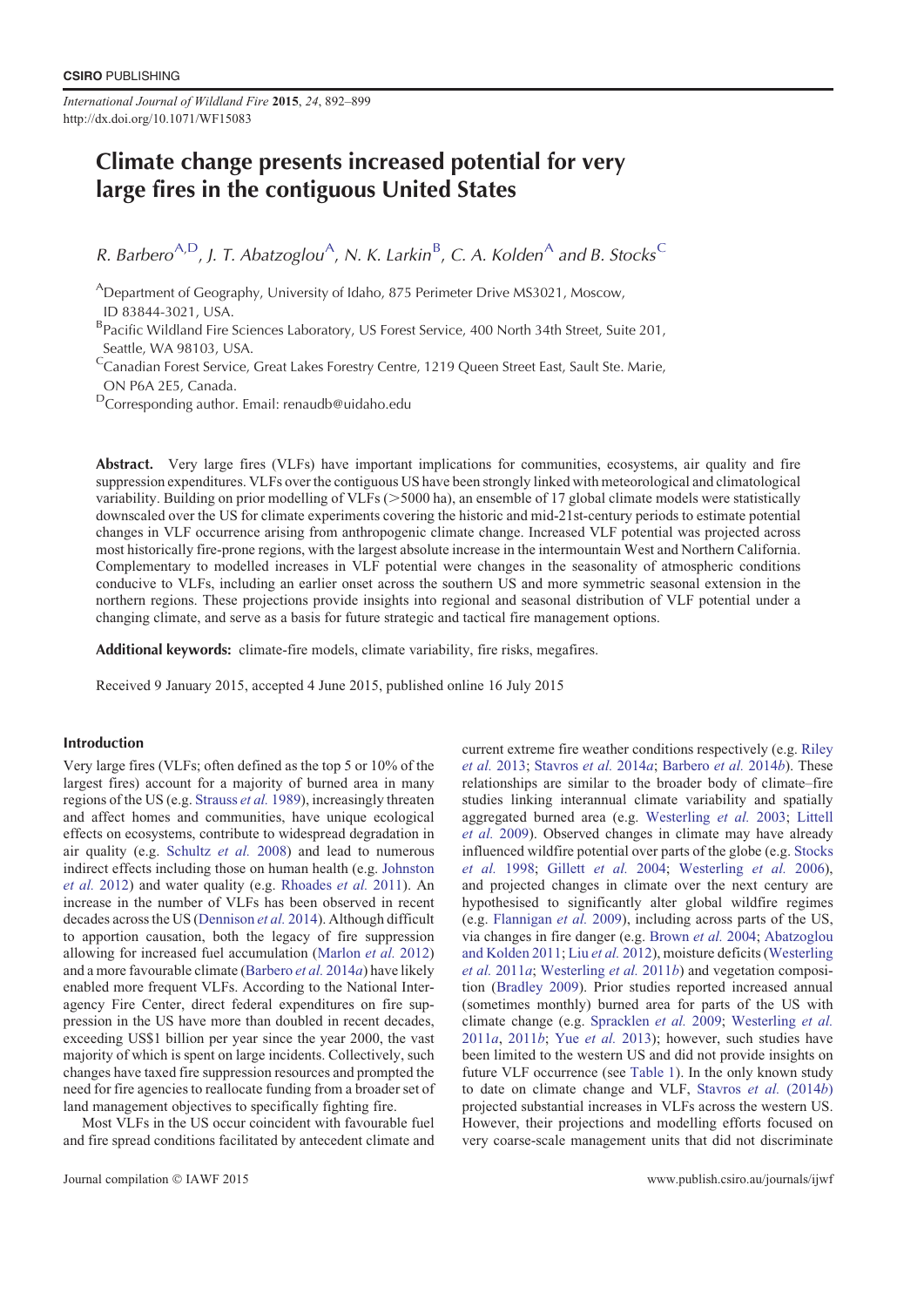#### <span id="page-1-0"></span>**Table 1. Summary of the differences among the current paper and a sampling of similar studies that projected changes in future fire activity or fire danger indices under climate change across parts of the US**

The table shows the temporal resolution (timescale), spatial resolution, period, geographic location, fire metric, vegetation types considered and main conclusion of each study. Only studies using a time-variant fire metric were considered. VLF, very large fire; ERC, energy release component; GACC, Geographic Area Coordination Center; KBDI, Keetch–Byram drought index; FFWI, Fosberg fire weather index

| Reference                     | Timescale Spatial | scale        | Period                | Location                              | Fire metric or<br>fire proxy  | Vegetation type                       | Projected changes in fire activity or fire.<br>proxy                                                                            |  |
|-------------------------------|-------------------|--------------|-----------------------|---------------------------------------|-------------------------------|---------------------------------------|---------------------------------------------------------------------------------------------------------------------------------|--|
| Brown et al. 2004             | Daily             |              |                       | $\sim$ 250 km 2010–2089 Western US    | <b>ERC</b>                    | None                                  | Increases in the number of high ERC days                                                                                        |  |
| Spracklen et al.<br>2009      | Annual            | $\sim$ 50 km |                       | 2000–2050 Western US                  | Burned area                   |                                       | Bailey's ecoregions Increases of 54% in annual burned area by<br>2050                                                           |  |
| Liu et al. 2010               | Monthly           | $\sim$ 60 km |                       | $2070 - 2100$ Global scale            | <b>KBDI</b>                   | None                                  | Increases in monthly KBDI across parts of<br>the world                                                                          |  |
| Westerling et al.<br>2011a    | Monthly           | $\sim$ 12 km | 2020-2085 California  |                                       | Large fire and<br>burned area | Vegetated vs. non-<br>vegetated lands | Increases in burned area in Northern<br>California                                                                              |  |
| Westerling et al.<br>2011b    | Monthly           | $\sim$ 12 km | $1991 - 2100$ Greater | Yellowstone                           | Large fire and<br>burned area | Forested lands                        | Increases in burned area and fire frequency                                                                                     |  |
| Abatzoglou and<br>Kolden 2011 | Daily             | $\sim$ 8 km  |                       | 2046–2065 Western US                  | ERC                           | None                                  | Earlier onset and lengthening of fire season                                                                                    |  |
| Liu et al. 2012               | Daily             | $\sim$ 50 km |                       | 2041–2070 Conterminous US KBDI & FFWI |                               | None                                  | Increases in seasonal KBDI and FFWI                                                                                             |  |
| Yue et al. 2013               | Monthly           | $\sim$ 50 km |                       | 2046–2065 Western US                  | Burned area                   |                                       | Bailey's ecoregions Increases in monthly burned area and<br>expansion of fire season                                            |  |
| Luo et al. 2013               | Daily             | $\sim$ 50 km |                       | 2041-2070 Western US                  | Haines Index                  | None                                  | Increases in the consecutive number of high<br>daily Haines index                                                               |  |
| Stavros et al. 2014 Weekly    |                   | GACC         |                       | 2031-2060 Western US                  | VLF occurrence None           |                                       | Increases in VLF occurrence in climate-<br>limited ecosystems                                                                   |  |
| Current study                 | Weekly            | $\sim$ 60 km |                       |                                       |                               |                                       | 2041–2070 Conterminous US VLF occurrence Omernik ecoregion Increases in VLF occurrence across<br>historically VLF prone regions |  |

across ecoregions or include other portions of the US where VLFs have been observed in recent decades ([Barbero](#page-5-0) *et al.* [2014](#page-5-0)*b*). Our study extends prior work by [Stavros](#page-6-0) *et al.* (2014*b*) by resolving projected changes in VLF that account for varying climate–fire relationships facilitated through common vegetation assemblages at the ecoregion scale (e.g. [Littell](#page-6-0) *et al.* 2009). Additionally, using the modelling framework proposed by [Barbero](#page-5-0) *et al.* (2014*a*), we were able to capture intra-ecoregional variability in VLF at spatial  $(\sim 60$ -km grid) and temporal (weekly) scales that may be more relevant for informing management approaches to climate change than coarser scale approaches. Finally, our modelling approach includes projections of VLF encompassing fire-prone regions across the eastern half of the US where smoke from VLF affects large populations.

We examined changing opportunities for VLF  $($ >5000 ha) occurrence under climate change scenarios using empirical relationships between climatic factors and VLF occurrence developed by [Barbero](#page-5-0) *et al.* (2014*a*). This empirical modelling effort cannot account for other factors that influence VLF such as changes in vegetation, land management and ignitions. However, by isolating projected changes in atmospheric drivers of VLFs, we sought to identify geographic hotspots of changing VLF occurrences. This guidance in turn may be useful in devising climate adaptation strategies for ecosystems and communities and help prioritise potential mitigation strategies.

## Data and methods

Climate projections were obtained from 17 global climate models (GCMs) using historical forcing experiments from 1971 to 2000 and Representative Concentration Pathways 8.5 (RCP8.5) forcing experiments from 2041 to 2070. The 17 GCMs comprised all CMIP5 models that contained daily output for both historical and RCP8.5 experiments for all variables required to compute fire danger measurements. We chose to focus on a single scenario (RCP8.5) as natural climate variability and inter-model variability are the dominant contributors to uncertainty in climate projections at such lead times and spatial scales (e.g. [Hawkins and Sutton 2009\)](#page-6-0). Coarse-scale GCM daily meteorological output was statistically downscaled using the Multivariate Adaptive Constructed Analogs method ([Abatzoglou and Brown 2012](#page-5-0)) and the surface meteorological data of [Abatzoglou \(2013\)](#page-5-0) to  $1:24^{\circ}$  resolution across the contiguous US. Following [Barbero](#page-5-0) *et al.* (2014*a*), we calculated a set of predictors with established links to VLFs including meteorological variables (i.e. temperature, relative humidity, precipitation), the Palmer Drought Severity Index, annual climatic water deficit and fire danger indices from the National Fire Danger Rating System ([Deeming](#page-5-0) *et al.* 1977), the Canadian Forest Fire Danger Rating System [\(Van Wagner 1987\)](#page-6-0), and the Fosberg Fire Weather Index ([Fosberg 1978](#page-6-0)). These variables reflect different timescales that are linked to VLF occurrence across ecoregions (table S1 from [Barbero](#page-5-0) *et al.* 2014*a*). Climate–VLF relationships adhere to established interannual climate–fire relationships (e.g. [Littell](#page-6-0) *et al.* 2009) in climatelimited and fuel-limited systems while also incorporating shorter timescales that are more directly linked to fire behaviour. Whereas all surface meteorological data were bias corrected through downscaling, a secondary bias correction was performed on all derived variables (e.g. fire danger indices, drought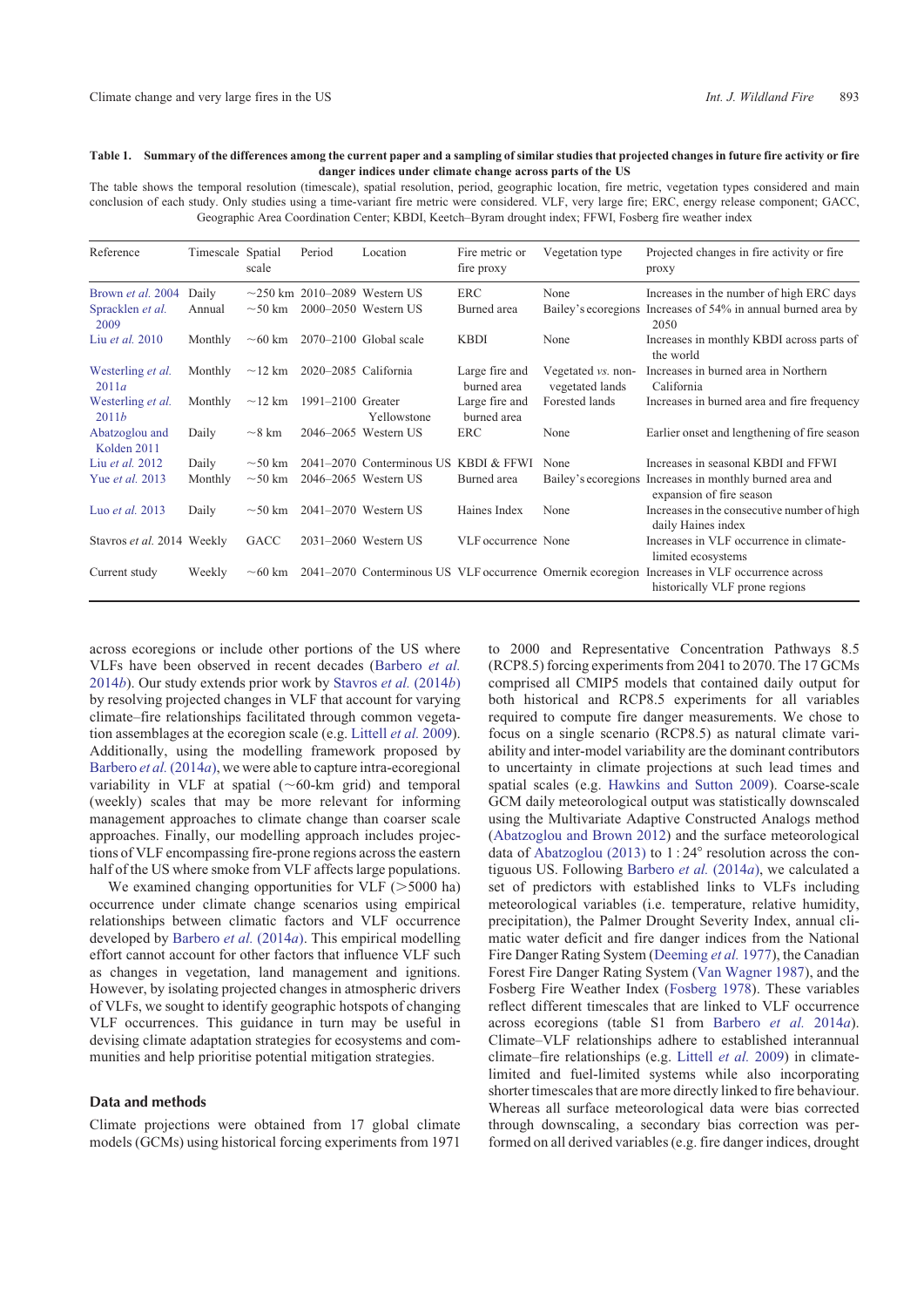<span id="page-2-0"></span>(*a*) Omernik ecoregions



**Fig. 1.** *a*) Aggregated ecoregions at  $\sim 60$  km (full names of regions are shown in [Table 1;](#page-1-0) abbreviations are defined in [Table 2\)](#page-3-0). Multi-model mean annual number of very large fire (VLF) weeks per surface unit  $(-60 \times 60 \text{ km})$  for historic climate experiment (*b*, 1971–2000) and mid-21st century climate experiment (*c*, 2041–2070). Relative changes are shown in panel *d* ). Stippling indicates pixels where the multi-model mean difference exceeded two standard deviations of 20th-century runs (i.e. spread among global climate models) and at least 90% of the models agree on the sign of change. Grey pixels indicate regions with no or insufficient number of VLF to build robust models.

metrics) following [Stavros](#page-6-0) *et al.* (2014*b*). This bias correction forces data for the historical modelled period (1971–2000) to match the statistical moments of the observed distribution, and applies the same transformation to the future modelled period (2041–2070) thereby preserving differences between the two modelled datasets.

[Barbero](#page-5-0) *et al.* (2014*a*) developed robust stepwise generalised linear models (GLMs) linking the occurrence of the top 10% of the largest historical VLFs  $(>5000$  ha) from 1984 to 2010 to atmospheric predictors at sub-ecoregion scales ( $\sim$ 60-km grids) and weekly (6 day) timescales for 13 Omernik ([Omernik 1987\)](#page-6-0) Level II ecoregions of the US (Fig. 1*a*). Separate models were

developed for each ecoregion given that climate–VLF relationships are mediated through vegetation, which when runs at the 60-km scale allowing for spatial heterogeneity in predictors within an ecoregion ([Table 2\)](#page-3-0). A full description of model development and assessment is provided in [Barbero](#page-5-0) *et al.* [\(2014](#page-5-0)*a*). Briefly, they used a logistic model with a logit link to model the probability of VLF week within each ecoregion at the voxel (defined here as a gridded value in a 3-dimensional space; i.e. time  $\times$  space) scale ( $\sim 60$  km) using potential predictor variables. Interactive and non-linear terms were not included in the GLM. Predictor variables that did not exhibit significant relationships  $(P < 0.05)$  were discarded from stepwise model selection procedure. Model stability was examined through resampling approaches using a case–control design ([Keating](#page-6-0) [and Cherry 2004](#page-6-0)) that uses all VLF weeks and resampling with replacement of a subset of non-VLF weeks  $(n = 50000)$  drawn from the distribution of voxels within an ecoregion. They used the most frequent set of predictor variables from 1000 simulations for subsequent modelling. The area under the curve was used to evaluate model skill (reported in [Table 2\)](#page-3-0).

We project VLF probability at weekly timescales on  $\sim$  60-km grids using downscaled GCM data aggregated to the aforementioned spatiotemporal resolution and the GLM equations from [Barbero](#page-5-0) *et al.* (2014*a*). Specifically, we define VLF potential (P) as the expected number of VLF  $(10^{-4} \text{ km}^{-2})$  per week. This model is applied assuming that contemporary climate–fire relationships remain unchanged, thereby overlooking potential changes in vegetation. We avoided extrapolating our model outside the observed range of variability (e.g. [Wotton](#page-7-0) *et al.* [2010](#page-7-0); [Moritz](#page-6-0) *et al.* 2012) by limiting variables to the range of historical variability for each ecoregion. Projected changes in P were examined across 17 GCMs at weekly and annual timescales between the mid-21st century (2041–2070) and late 20th century (1971–2000) runs. We focus on changes in the multimodel mean response (defined as the simple average of the 17 GCMs) and identify regions where the signal is robust, defined by where the multi-model mean difference between mid-21stcentury P and late-20th-century P exceeds two standard deviations of 20th-century runs (i.e. spread among models) and at least 90% of the models agree on the sign of change ([IPCC](#page-6-0) [2013\)](#page-6-0). We also quantify changes in P for ecoregion across the 17 models to demonstrate the range and robustness of projected changes. Finally, we examined the length of the season during which atmospheric conditions are expected to be conducive to VLFs within each ecoregion. Although a universal definition of a VLF season is lacking, we considered the number of weeks during which at least one pixel within an ecoregion had probability above the historical 99th percentile (defined at the ecoregion level).

## Results

Projected increases in P were modelled across much of the US, with the largest absolute increase in regions that observed numerous VLFs in recent decades including much of the intermountain West covering the Great Basin and Northern Rockies, as well as the Sierra Nevada and Klamath Mountains in Northern California (Fig. 1*b*, *c*). Increases were also projected across Northern Lakes and Forests, and in the Southern Coastal Plain,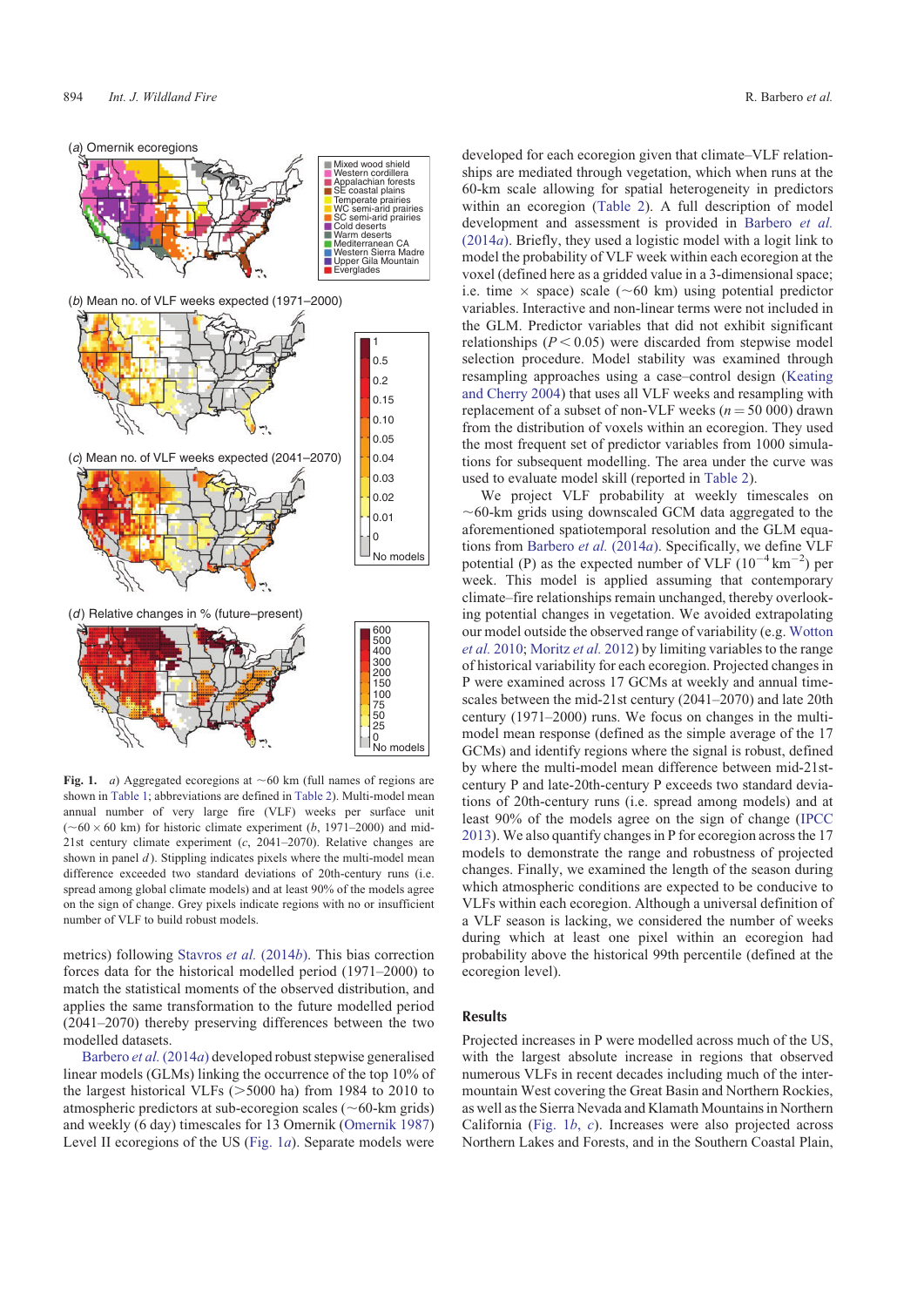#### **Table 2. Equations describing weekly VLF probabilities at 60 km for each ecoregion**

<span id="page-3-0"></span>The second column gives  $\bar{\beta}$  parameters (see [Barbero](#page-5-0) *et al.* 2014*a* for further information on model development) for predictors that were selected in the stepwise regression. The third column indicates the mean area under the curve between simulated very large fire probabilities and observations from 1000 Monte Carlo simulations. Fourth and fifth columns indicate the multi-model mean of mean annual number of very large fires (VLFs) expected (VLF potential) per surface unit  $(10^4 \text{ km}^{-2})$  for the historical and future periods respectively. Predictors used in the equations are defined in [Barbero](#page-5-0) *et al.* 2014*a* 

| Ecoregions                           | $\exp(\bar{\beta})/1 + \exp(\beta)$                                                                   | AUC  | VLF P 1971-2000 | VLF P 2041-2070 |
|--------------------------------------|-------------------------------------------------------------------------------------------------------|------|-----------------|-----------------|
| Mixed Wood Shield                    | $\beta = -15.24 + BI \times 0.15 + CWD \times 0.04$                                                   | 0.95 | 0.14            | 0.80            |
| Western Cordillera                   | $\bar{\beta} = -9.76 + \text{TEMP} \times 0.22 + \text{ERC} \times 0.05 + \text{PDSI} \times (-0.25)$ | 0.95 | 0.81            | 3.31            |
| Appalachian forest                   | $\bar{\beta} = 4.08 + RH \times (-0.17) + PDSI \times (-0.30)$                                        | 0.91 | 0.14            | 0.29            |
| South-east (SE) Coastal Plains       | $\beta = -10.65 + ERC \times 0.13 + ISI \times 0.29$                                                  | 0.89 | 0.38            | 1.03            |
| Temperate prairies                   | $\beta = 5.12 + RH \times (-0.21)$                                                                    | 0.95 | 0.24            | 0.41            |
| West-central (WC) semiarid prairies  | $\beta = -12.22 + ERC \times 0.09 + ISI \times 0.20$                                                  | 0.96 | 0.21            | 1.32            |
| South-central (SC) semiarid prairies | $\beta = -9.35 + FFWI \times 0.23 + PDSI_{-1} \times 0.23$                                            | 0.84 | 0.30            | 0.35            |
| Cold deserts                         | $\bar{\beta} = -7.90 + \text{TEMP} \times 0.26 + \text{EP} \times (-0.47) + \text{PDSI}$              | 0.95 | 0.96            | 3.61            |
|                                      | $\times$ 0.0916 + ISI $\times$ 0.14 + PRCP <sub>JAS</sub> $\times$ (-0.14)                            |      |                 |                 |
| Warm deserts                         | $\beta = -9.79 + ISI \times 0.22 + PDSI \times 0.16$                                                  | 0.90 | 0.44            | 1.22            |
| Mediterranean California (CA)        | $\beta = -4.20 + TEMP \times 0.12 + RH \times (-0.10) + FFWI \times 0.12$                             | 0.90 | 1.87            | 3.03            |
| Western Sierra Madre                 | $\bar{\beta} = -10.97 + ISI \times 0.25 + PDSI_{-1} \times 0.29$                                      | 0.95 | 1.59            | 3.61            |
| Upper Gila Mountain                  | $\beta = -11.28 + ERC \times 0.08$                                                                    | 0.87 | 0.89            | 1.25            |
| Everglades                           | $\beta = -10.91 + ERC \times 0.19$                                                                    | 0.84 | 1.44            | 1.87            |

including much of Florida. These changes are consistent with an overall warming, more frequent heat waves ([Diffenbaugh](#page-5-0) [and Ashfaq 2010\)](#page-5-0), and diminished soil moisture during the dry season ([Orlowsky and Seneviratne 2012;](#page-6-0) [IPCC 2013\)](#page-6-0). The largest relative changes in P were found across the northern tier of the US ([Fig. 1](#page-2-0)*d* ); however, these changes result in moderate absolute increases in P in regions that had historically low P.

Seasonal changes in P are illustrated for four ecoregions representative of changes modelled for other ecoregions ([Fig. 2\)](#page-4-0). Non-significant increases in annual P were projected in some non-forested ecoregions of the central US including the South-central semiarid prairies ecoregion ([Fig. 2](#page-4-0)*a*). Respectively small and ambiguous changes in seasonal P were a function of muted and mixed changes in predictor variables historically important for VLFs in that region. Conversely, large increases in P were noted for the Western Cordillera ecoregion ([Fig. 2](#page-4-0)*b*) due to increased temperature, and decreased relative humidity and precipitation during the summer that collectively lower fuel moisture and increase fire danger indices. Consequently, a significant and nearly symmetric increase in the P on either side of the historic seasonal maximum was modelled for the ecoregion that results in heightened P during the core of the fire season and an extension of the seasonal window conducive to VLFs. An earlier onset of the VLF season is projected across the south-western US including the Warm deserts ecoregion ([Fig. 2](#page-4-0)*c*), corresponding to overall warming and a northward retraction of the winter storm track that results in decreased spring precipitation (e.g. Gao *[et al.](#page-6-0)* 2014) and a resultant increase in the Initial Spread Index (ISI) – one of the leading predictor variables in that ecoregion. Conversely, models do not project any substantial change near the historical end of the VLF season associated with the arrival of monsoonal precipitation. Similarly, models project an earlier onset of the VLF season in the Everglades ([Fig. 2](#page-4-0)*d* ) in relation to anticipated warmer winter temperature and a return to normal conditions near the core of the historical VLF season.

Most ecoregions of the US not only experience higher mean annual P ([Fig. 3](#page-4-0)*a*) but also a temporal expansion of extreme probability with climate change ([Fig. 3](#page-4-0)*b*). The largest seasonal expansion of extreme probability is projected for the Western Cordillera, Mixed Wood Shield, Cold Deserts or South-east Coastal Plains ecoregions, where large increases in P are projected on either side of the seasonal maximum. However, most southern ecoregions (i.e. Everglades, Western Sierra Madre or Upper Gila Mountain) are likely to experience asymmetric changes in P, featuring an earlier onset of atmospheric conditions favourable to VLF development but only small changes near the historical end of the VLF season. Substantial inter-model spread in projected changes in mean annual P and weeks of extreme probability are evident; however, nearly all model projections suggest increases above historical levels. One outlier model (GFDL-ESM2G) projects a decrease in VLF for the Mixed Wood Shield arising from a reduction in climatic water deficit and its incorporation in modelling VLF for that region.

### Conclusion and discussion

Anthropogenic climate change is projected to increase VLF potential in the US through both an increase in frequency of conditions conducive to VLFs during the historical fire season and an extension of the seasonal window when fuels and weather support the spread of VLFs. The largest absolute changes are projected for regions across the western US where heightened VLF potential is the product of projected increases in fire danger and temperature, and decreased precipitation and relative humidity during the fire season (e.g. [Abatzoglou and Kolden](#page-5-0) [2011;](#page-5-0) Liu *[et al.](#page-6-0)* 2012; Luo *[et al.](#page-6-0)* 2013; [Stavros](#page-6-0) *et al.* 2014*b*). Projected changes in P by the mid-21st century follow a similar pattern to those modelled using observed changes in climate over the past three decades [\(Barbero](#page-5-0) *et al.* 2014*a*), although they are substantially larger in magnitude and suggest a continuation of more frequent VLF occurrences.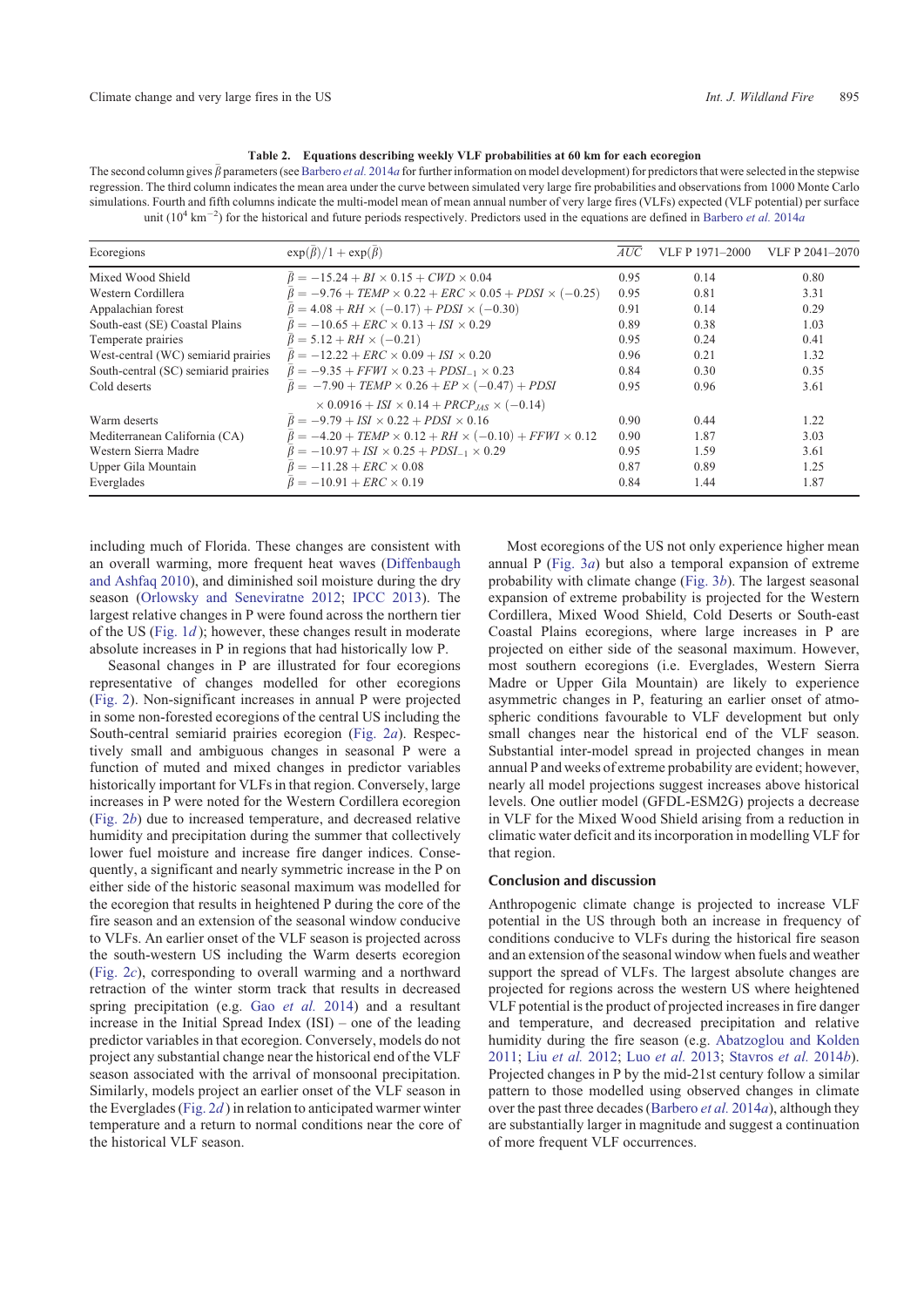<span id="page-4-0"></span>

**Fig. 2.** Mean seasonal cycle of very large fire (VLF) potential (P) aggregated to Level II ecoregions from 1971 to 2000 (grey) and 2041 to 2070 (red). P is expressed as the mean number of VLF expected per surface unit  $(10^4 \text{ km}^{-2})$  per week. Individual models are shown by dashed curves and the solid bold lines indicate the multi-model mean. Grey and red envelopes indicate the 90% inter-model spread. The insert within each panel indicates the location of ecoregions. Notice that the last panel (*d* ) (Everglades) shows VLF P from July to June.



Fig. 3. *a*) Mean annual number of VLF weeks expected per surface unit  $(10^4 \text{ km}^{-2})$  within each ecoregion and *b*) the number of weeks during which at least one pixel within each ecoregion exceeded the historical 99th percentile. Vertical black lines indicate the historical range (1971–2000) across different global climate models and horizontal lines indicate the multi-model mean. Future projections for the mid-21st century (2041–2070) are depicted by symbols (as denoted by the legend split across the two plots), with the dark and light shading denoting one and two standard deviations from the multi-model mean respectively. The ranking of ecoregions is based on the multi-model mean of future runs (from largest to smallest values).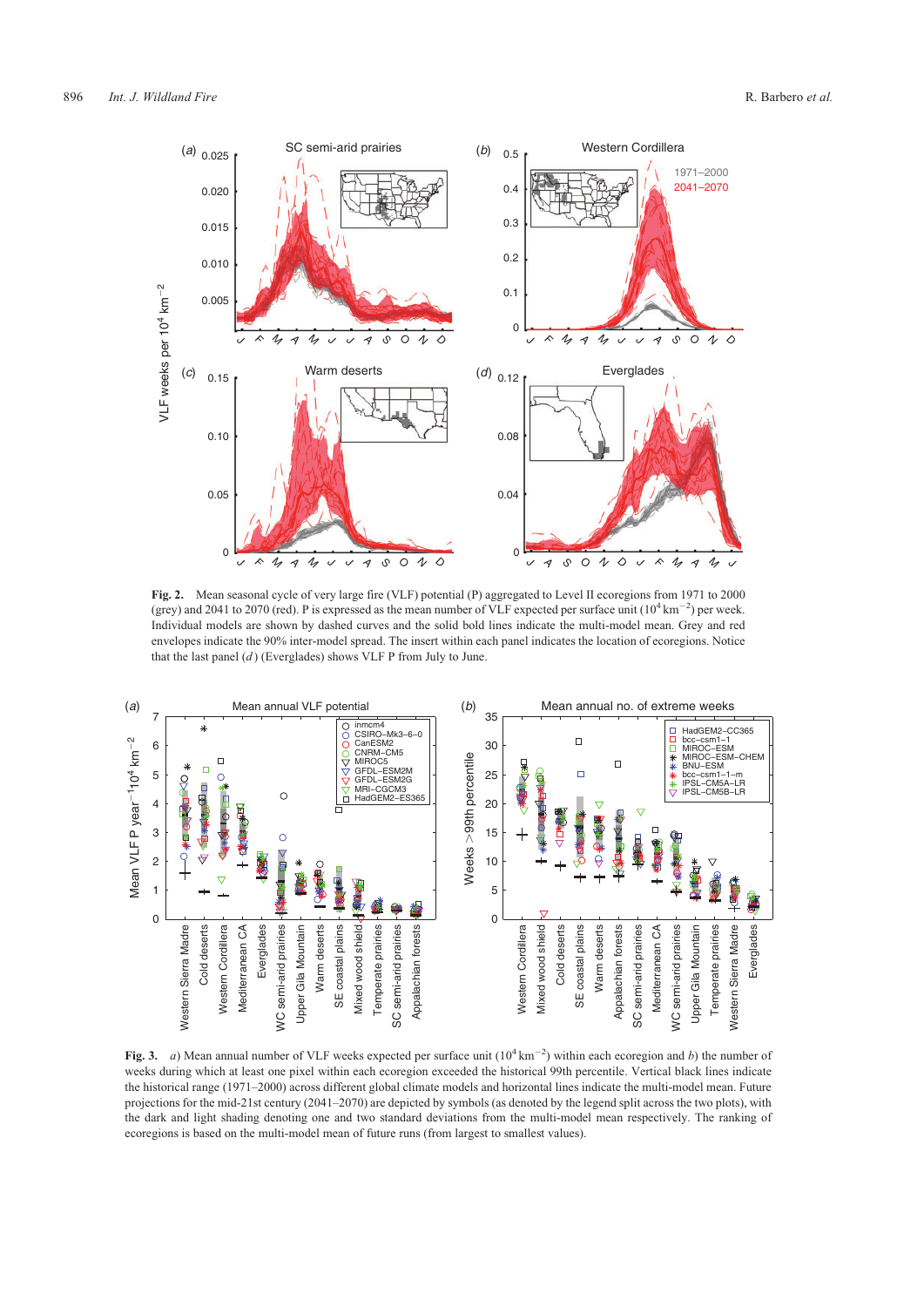<span id="page-5-0"></span>Previous modelling studies project increased burned area under future climate across parts of the US using large-scale aggregated data on seasonal or monthly timescales (e.g. [Sprack](#page-6-0)len *[et al.](#page-6-0)* 2009; Yue *[et al.](#page-7-0)* 2013). Our results provide an additional basis for such projections by showing that climate change may also enable increased opportunities for VLF occurrence that ultimately strongly contributes to total burned area. Our results also add to the much coarser scale VLF projections of [Stavros](#page-6-0) *et al.* (2014*b*) by elucidating VLF projections at scales more relevant to wildfire and air quality management. Our results were in general agreement with [Stavros](#page-6-0) *et al.* [\(2014](#page-6-0)*b*); however whereas they found small changes in VLF probabilities in Northern California and Western Great Basin, we show large increases within these regions in agreement with projected increases in burned area from [Westerling](#page-7-0) *et al.* [\(2011](#page-7-0)*a*). Although the projected increases in P were smaller in absolute values in the eastern than in the western US, increased VLF occurrence may have broader effects on private property and air quality in the more densely populated regions of the eastern US than in the more sparsely populated western US.

Several uncertainties in such a modelling exercise may circumvent realised changes in VLFs. First, though models from Barbero *et al.* (2014*a*) exhibited strong skill, alternative models using different combinations of predictors may alter the magnitude of projected change depending on the sensitivity of such predictors to climate change. Second, models were developed using contemporary climate–fire relationships that are mediated through vegetation. Changes in vegetation distribution may alter fire regimes and subsequent climate–fire relationships used in modelling resulting in non-stationary fire–climate relationships (e.g. [McKenzie](#page-6-0) *et al.* 2014; [Higuera](#page-6-0) *et al.* 2015). For example, regions that experience frequent fire under climate change may have insufficient vegetation to carry VLF (e.g. [Rocca](#page-6-0) *et al.* 2014), and shifts in forest composition and productivity in areas including the south-western US (e.g. [Hurteau](#page-6-0) *et al.* 2014) may buffer modelled increases in VLFs. Conversely, changes in the distribution of invasive annual grasses conducive to VLFs may also shift in the future (Bradley 2009), altering model projections. Whereas dynamic global vegetation models designed to simulate vegetation dynamics (e.g. [Lenihan](#page-6-0) *et al.* 2008) may provide a better understanding of the future complex relationships between vegetation, climate and fire, such process-based models provide fire estimates at coarse time steps and often prescribe fire return intervals or limit the spatial extent of fire *a priori* [\(McKenzie](#page-6-0) *et al.* 2014). Third, our modelling approach is considered conservative because we limited predictor variables to the historical range of variability and thus may underestimate future P in certain ecoregions where the historic range of variability will be exceeded. Finally, changes in ignition patterns and frequency resulting from changing distributions of lightning [\(Romps](#page-6-0) *et al.* 2014) and human factors may contribute to VLFs in ways other than modelled here.

Projected increases in VLF potential have important implications for terrestrial carbon emissions [\(Schultz](#page-6-0) *et al.* 2008; [Prentice](#page-6-0) *et al.* 2011) and ecosystems [\(Keane](#page-6-0) *et al.* 2008), as well as communities, regional air quality and human health. Irrespective of the aforementioned caveats in modelling, the increased occurrence of VLFs will have significant effects on the effectiveness of traditional fire suppression activities. VLFs often require prolonged fire suppression commitments of resources, resulting in regional or national drawdown of resources that limit the capacity to fight fires in other regions, particularly when VLFs become the top national priority due to proximity to resources at risk or infrastructure. VLFs also tend to require much more complex, multi-agency management teams, fewer of which are available during the fire season. This complexity also can be associated with greater costs per unit area to fight the fire, as city and county agencies are often involved. The seasonal lengthening of conditions conducive to VLF will likely tax suppression-based activities, particularly during years of widespread and chronic VLF potential. Finally, an increase in the number of VLF could ultimately have negative effects on more holistic and science-driven fire management policies, such as reducing the amount of prescribed fire or fire used for resource benefits if managers fear that conditions will always be conducive to the development of VLFs. Recognising that potential for VLFs is likely to increase is key to developing proactive policies to combat these negative effects.

#### Acknowledgements

We are appreciative of constructive feedback from three anonymous reviewers and the associate editor in improving the quality of this manuscript. This research was funded by NOAA Regional Integrated Science Assessment program grant number: NA10OAR4310218) (JA) and the Joint Fire Science Program award number 11–1-7–4 (all authors).

#### References

- Abatzoglou JT (2013) Development of gridded surface meteorological data for ecological applications and modeling. *International Journal of Climatology* **33**, 121–131. doi:[10.1002/JOC.3413](http://dx.doi.org/10.1002/JOC.3413)
- Abatzoglou JT, Brown TJ (2012) A comparison of statistical downscaling methods suited for wildfire applications. *International Journal of Climatology* **32**, 772–780. doi:[10.1002/JOC.2312](http://dx.doi.org/10.1002/JOC.2312)
- Abatzoglou JT, Kolden CA (2011) Climate change in Western US deserts: potential for increased wildfire and invasive annual grasses. *Rangeland Ecology and Management* **64**, 471–478. doi[:10.2111/REM-](http://dx.doi.org/10.2111/REM-D-09-00151.1)[D-09-00151.1](http://dx.doi.org/10.2111/REM-D-09-00151.1)
- Barbero R, Abatzoglou JT, Steel EA (2014*a*) Modeling very large fire occurrences over the continental United States from weather and climate forcing. *Environmental Research Letters* **9**. doi[:10.1088/1748-9326/9/](http://dx.doi.org/10.1088/1748-9326/9/12/124009) [12/124009](http://dx.doi.org/10.1088/1748-9326/9/12/124009)
- Barbero R, Abatzoglou JT, Kolden C, Hegewisch K, Larkin NK, Podschwit H (2014*b*) Multi-scalar influence of weather and climate on very large fires in the Eastern United States. *International Journal of Climatology*. doi:[10.1002/JOC.4090](http://dx.doi.org/10.1002/JOC.4090)
- Bradley BA (2009) Regional analysis of the impacts of climate change on cheatgrass invasion shows potential risk and opportunity. *Global Change Biology* **15**, 196–208. doi:[10.1111/J.1365-2486.2008.01709.X](http://dx.doi.org/10.1111/J.1365-2486.2008.01709.X)
- Brown TJ, Hall BL, Westerling AL (2004) The impact of twenty-first century climate change on wildland fire danger in the western United States: an application perspective. *Climatic Change* **62**, 365–388. doi[:10.1023/B:CLIM.0000013680.07783.DE](http://dx.doi.org/10.1023/B:CLIM.0000013680.07783.DE)
- Deeming JE, Burgan RE, Cohen JD (1977) The National Fire Danger Rating System – 1978. USDA Forest Service, Intermountain Forest and Range Experiment Station. General Technical Report, INT-39 (Ogden, UT).
- Dennison PE, Brewer SC, Arnold JD, Moritz MA (2014) Large wildfire trends in the western United States, 1984–2011. *Geophysical Research Letters* **41**, 2928–2933. doi[:10.1002/2014GL059576](http://dx.doi.org/10.1002/2014GL059576)
- Diffenbaugh NS, Ashfaq M (2010) Intensification of hot extremes in the United States. *Geophysical Research Letters* **37**, L15701. doi:[10.1029/](http://dx.doi.org/10.1029/2010GL043888) [2010GL043888](http://dx.doi.org/10.1029/2010GL043888)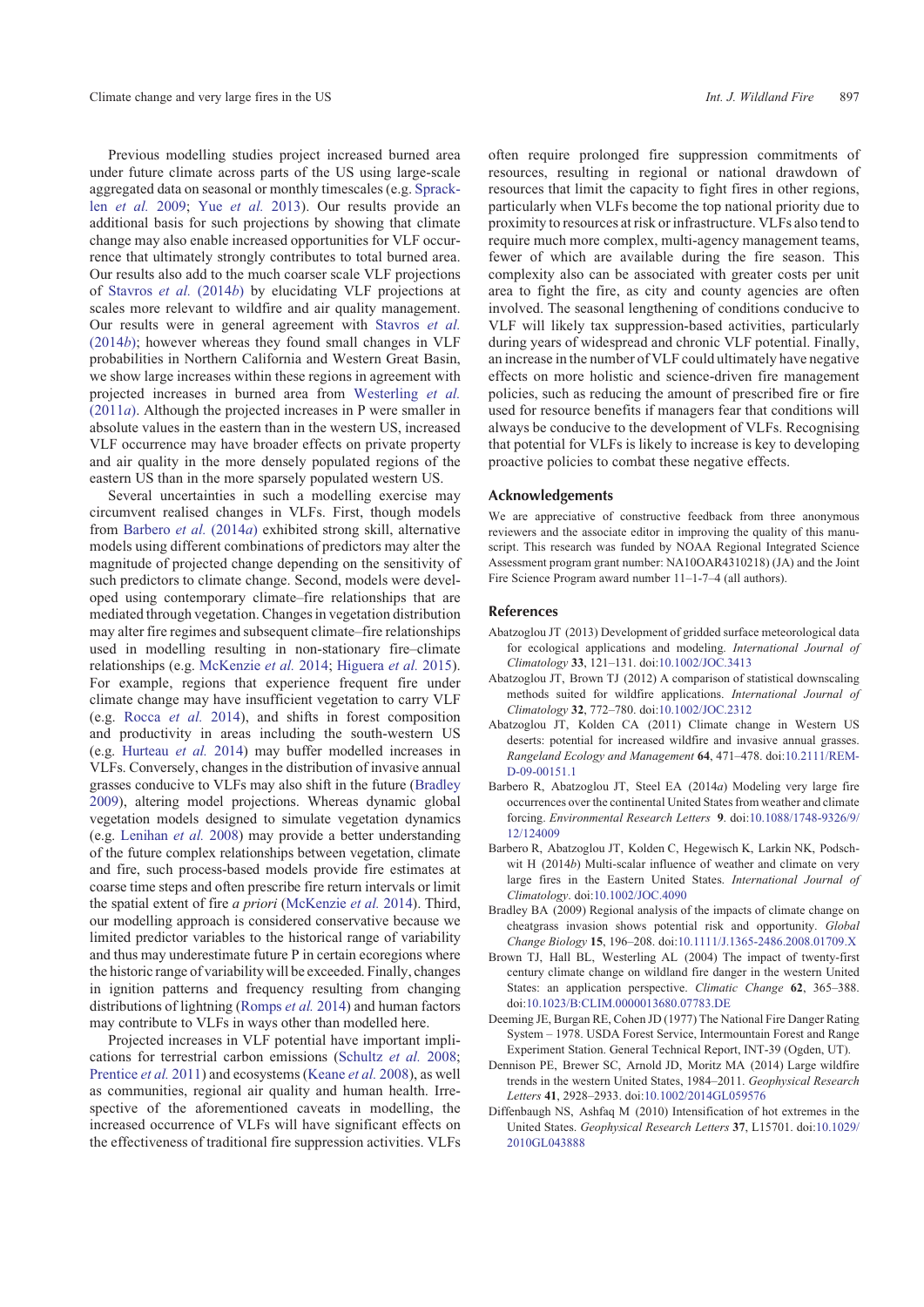- <span id="page-6-0"></span>Flannigan MD, Krawchuk MA, de Groot WJ, Wotton BM, Gowman LM (2009) Implications of changing climate for global wildland fire. *International Journal of Wildland Fire* **18**, 483–507. doi:[10.1071/](http://dx.doi.org/10.1071/WF08187) [WF08187](http://dx.doi.org/10.1071/WF08187)
- Fosberg MA (1978) Weather in wildland fire management: the fire weather index. In 'Proceedings of the conference on Sierra Nevada meteorology', 19–21 June 1978, South Lake Tahoe, NV. pp. 1–4. (American Meteorological Society, Boston, MA)
- Gao Y, Leung LR, Lu J, Liu Y, Huang M, Qian Y (2014) Robust spring drying in the southwestern US and seasonal migration of wet/dry patterns in a warmer climate. *Geophysical Research Letters* **41**, doi[:10.1002/2014GL059562](http://dx.doi.org/10.1002/2014GL059562)
- Gillett NP, Weaver AJ, Zwiers FW, Flannigan MD (2004) Detecting the effect of climate change on Canadian forest fires. *Geophysical Research Letters* **31**, L18211. doi[:10.1029/2004GL020876](http://dx.doi.org/10.1029/2004GL020876)
- Hawkins ED, Sutton R (2009) The potential to narrow uncertainty in regional climate predictions. *Bulletin of the American Meteorological Society* **90**, 1095–1107. doi[:10.1175/2009BAMS2607.1](http://dx.doi.org/10.1175/2009BAMS2607.1)
- Higuera PE, Abatzoglou JT, Littell JS, Morgan P (2015) The changing strength and nature of fire–climate relationships in the Northern Rocky Mountains, U.S.A., 1902–2008. *PLoS ONE* **10**, e0127563. doi:[10.1371/](http://dx.doi.org/10.1371/JOURNAL.PONE.0127563) [JOURNAL.PONE.0127563](http://dx.doi.org/10.1371/JOURNAL.PONE.0127563)
- Hurteau MD, Bradford JB, Fulé PZ, Taylor AH, Martin KL (2014) Climate change, fire management, and ecological services in the southwestern US. *Forest Ecology and Management* **327**, 280–289. doi:[10.1016/](http://dx.doi.org/10.1016/J.FORECO.2013.08.007) [J.FORECO.2013.08.007](http://dx.doi.org/10.1016/J.FORECO.2013.08.007)
- IPCC 2013: Climate change 2013: The physical science basis. Contribution of Working Group I to the Fifth assessment report of the Intergovernmental Panel on Climate Change (Eds TF Stocker, D Qin, G-K Plattner, M Tignor, SK Allen, J Boschung, A Nauels, Y Xia, V Bex, PM Midgley) (Cambridge University Press: Cambridge, UK and New York, NY). doi[:10.1017/CBO9781107415324.. doi:10.1017/CBO9781107415324](http://dx.doi.org/10.1017/CBO9781107415324)
- Johnston FH, Henderson SB, Chen Y, Randerson JT, Marlier M, Defries RS, Kinney P, Bowman DMJS, Brauer M (2012) Estimated global mortality attributable to smoke from landscape fires. *Environmental Health Perspectives* **120**, 695–701. doi[:10.1289/EHP.1104422](http://dx.doi.org/10.1289/EHP.1104422)
- Keane RE, Agee JK, Fulé P, Keeley JE, Key C, Kitchen SG, Miller R, Schulte LA (2008) Ecological effects of large fires on US landscapes: benefit or catastrophe? *International Journal of Wildland Fire* **17**, 696–712. doi[:10.1071/WF07148](http://dx.doi.org/10.1071/WF07148)
- Keating KA, Cherry S (2004) Use and interpretation of logistic regression in habitat selection studies. *The Journal of Wildlife Management* **68**, 774–789. doi[:10.2193/0022-541X\(2004\)068\[0774:UAIOLR\]2.0.CO;2](http://dx.doi.org/10.2193/0022-541X(2004)068[0774:UAIOLR]2.0.CO;2)
- Lenihan JM, Bachelet D, Neilson RP, Drapek R (2008) Response of vegetation distribution, ecosystem productivity, and fire to climate change scenarios for California. *Climatic Change* **87**(Suppl.), 215–230. doi[:10.1007/S10584-007-9362-0](http://dx.doi.org/10.1007/S10584-007-9362-0)
- Littell JS, McKenzie D, Peterson DL, Westerling AL (2009) Climate and wildfire area burned in western US ecoprovinces, 1916–2003. *Ecological Applications* **19**, 1003–1021. doi[:10.1890/07-1183.1](http://dx.doi.org/10.1890/07-1183.1)
- Liu YQ, Stanturf JA, Goodrick SL (2010) Trends in global wildfire potential in a changing climate. *Forest Ecology and Management* **259**, 685–697. doi[:10.1016/J.FORECO.2009.09.002](http://dx.doi.org/10.1016/J.FORECO.2009.09.002)
- Liu YQ, Goodrick SL, Stanturf JA (2012) Future US wildfire potential trends projected using a dynamically downscaled climate change scenario. *Forest Ecology and Management*. doi:[10.1016/J.FORECO.](http://dx.doi.org/10.1016/J.FORECO.2012.06.049) [2012.06.049](http://dx.doi.org/10.1016/J.FORECO.2012.06.049)
- Luo L, Tang Y, Zhong S, Bian X, Heilman WE (2013) Will future climate favor more erratic wildfires in the western United States*? Journal of Applied Meteorology and Climatology* **52**, 2410–2417. doi:[10.1175/](http://dx.doi.org/10.1175/JAMC-D-12-0317.1) [JAMC-D-12-0317.1](http://dx.doi.org/10.1175/JAMC-D-12-0317.1)
- Marlon JR, Bartlein PJ, Gavin DG, Long CJ, Anderson RS, Briles CE, Brown KJ, Colombaroli D, Hallett DJ, Power MJ, Scharf EA, Walsh MK (2012) Long-term perspective on wildfires in the western USA.

*Proceedings of the National Academy of Sciences of the United States of America* **109**, E535–E543. doi:[10.1073/PNAS.1112839109](http://dx.doi.org/10.1073/PNAS.1112839109)

- McKenzie D, Shankar U, Keane RE, Stavros EN, Heilman WE, Fox DG, Riebau AC (2014) Smoke consequences of new wildfire regimes driven by climate change. *Earth's Future* **2**, 35–59. doi:[10.1002/](http://dx.doi.org/10.1002/2013EF000180) [2013EF000180](http://dx.doi.org/10.1002/2013EF000180)
- Moritz MA, Parisien MA, Batllori E, Krawchuk MA, Van Dorn J, Ganz DJ, Hayhoe K (2012) Climate change and disruptions to global fire activity. *Ecosphere* **3**. doi:[10.1890/ES11-00345.1](http://dx.doi.org/10.1890/ES11-00345.1)
- Omernik JM (1987) Ecoregions of the conterminous United States (map supplement). *Annals of the Association of American Geographers* **77**, 118–125. Available at [http://dusk2.geo.orst.edu/prosem/PDFs/lozano\\_](http://dusk2.geo.orst.edu/prosem/PDFs/lozano_Ecoregions.pdf) [Ecoregions.pdf](http://dusk2.geo.orst.edu/prosem/PDFs/lozano_Ecoregions.pdf) [Verified 18 June 2015]
- Orlowsky B, Seneviratne SI (2012) Global changes in extreme events: regional and seasonal dimension. *Climatic Change* **110**(3–4), 669–696. doi[:10.1007/S10584-011-0122-9](http://dx.doi.org/10.1007/S10584-011-0122-9)
- Prentice IC, Kelley DI, Foster PN, Friedlingstein P, Harrison SP, Bartlein PJ (2011) Modeling fire and the terrestrial carbon balance. *Global Biogeochemical Cycles* **25**, GB3005. doi[:10.1029/2010GB003906](http://dx.doi.org/10.1029/2010GB003906)
- Rhoades CC, Entwistle D, Butler D (2011) The influence of wildfire extent and severity on streamwater chemistry, sediment and temperature following the Hayman Fire, Colorado.*International Journal of Wildland Fire* **20**(3), 430–442. doi[:10.1071/WF09086](http://dx.doi.org/10.1071/WF09086)
- Riley KL, Abatzoglou JT, Grenfell IC, Klene AE, Heinsch FA (2013) The relationship of large fire occurrence with drought and fire danger indices in the western USA, 1984–2008: the role of temporal scale.*International Journal of Wildland Fire*. doi[:10.1071/WF12149](http://dx.doi.org/10.1071/WF12149)
- Rocca ME, Brown PM, MacDonald LH, Carrico CM (2014) Climate change impacts on fire regimes and key ecosystem services in Rocky Mountain forests. *Forest Ecology and Management*. doi:[10.1016/](http://dx.doi.org/10.1016/J.FORECO.2014.04.005) [J.FORECO.2014.04.005](http://dx.doi.org/10.1016/J.FORECO.2014.04.005)
- Romps DM, Seeley JT, Vollaro D, Molinari J (2014) Projected increase in lightning strikes in the United States due to global warming. *Science* **346**(6211), 851–854. doi[:10.1126/SCIENCE.1259100](http://dx.doi.org/10.1126/SCIENCE.1259100)
- Schultz MG, Heil A, Hoelzemann JJ, Spessa A, Thonicke K, Goldammer JG, Held AC, Pereira JMC, van het Bolscher M (2008) Global wildland fire emissions from 1960 to 2000. *Global Biogeochemical Cycles* **22**, GB2002. doi[:10.1029/2007GB003031](http://dx.doi.org/10.1029/2007GB003031)
- Spracklen DV, Mickley LJ, Logan JA, Hudman RC, Yevich R, Flannigan MD, Westerling AL (2009) Impacts of climate change from 2000 to 2050 on wildfire activity and carbonaceous aerosol concentrations in the western United States. *Journal of Geophysical Research* **114**, D20301. doi[:10.1029/2008JD010966](http://dx.doi.org/10.1029/2008JD010966)
- Stavros EN, Abatzoglou JT, Larkin NK, McKenzie D, Steel EA (2014*a*) Climate and very large wildland fires in the contiguous western USA. *International Journal of Wildland Fire* **23**(7), 899–914. doi:[10.1071/](http://dx.doi.org/10.1071/WF13169) [WF13169](http://dx.doi.org/10.1071/WF13169)
- Stavros EN, Abatzoglou JT, McKenzie D, Larkin NK (2014*b*) Regional projections of the likelihood of very large wildland fires under a changing climate in the contiguous Western United States. *Climatic Change* **126**(3–4), 455–468. doi[:10.1007/S10584-014-1229-6](http://dx.doi.org/10.1007/S10584-014-1229-6)
- Stocks BJ, FosbergMA, Lynham TJ, Mearns L, WottonBM, Yang Q, Jin JZ, Lawrence K, Hartley GR, Mason JA, McKenney DW (1998) Climate change and forest fire potential in Russian and Canadian boreal forests. *Climatic Change* **38**(1), 1–13. doi:[10.1023/A:1005306001055](http://dx.doi.org/10.1023/A:1005306001055)
- Strauss D, Bednar L, Mees R (1989) Do one percent of forest fires cause ninety-nine percent of the damage? *Forest Science* **35**, 319–328.
- Van Wagner CE (1987) Development and structure of the Canadian Forest Fire Weather Index System. Canadian Forestry Service, Forestry Technical Report 35. (Ottawa, ON).
- Westerling AL, Brown TJ, Gershunov A, Cayan DR, Dettinger MD (2003) Climate and wildfire in the Western United States. *Bulletin of the American Meteorological Society* **84**(5), 595–604. doi:[10.1175/](http://dx.doi.org/10.1175/BAMS-84-5-595) [BAMS-84-5-595](http://dx.doi.org/10.1175/BAMS-84-5-595)